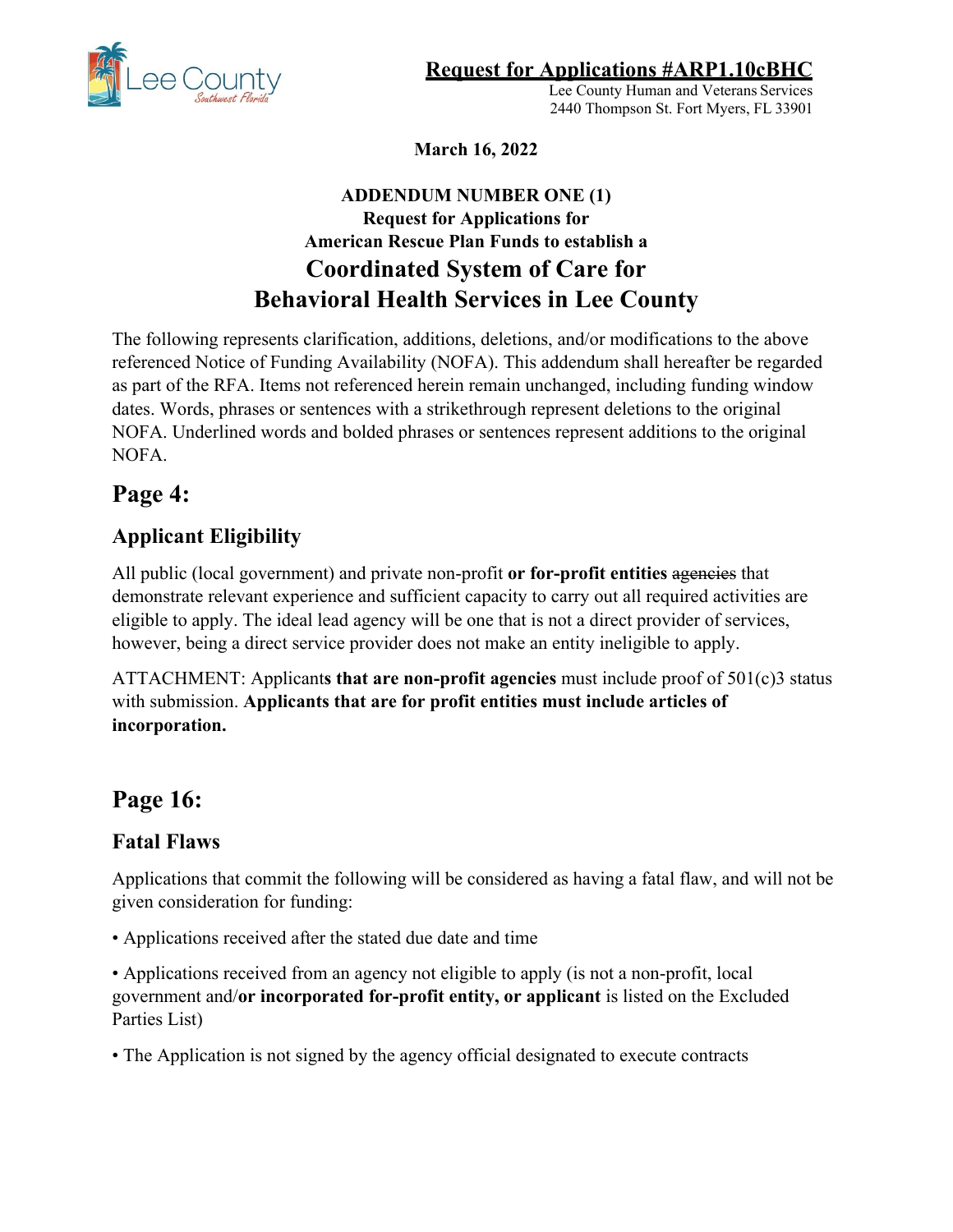Lee County Human and Veterans Services 2440 Thompson St. Fort Myers, FL 33901

# **Page 22:**

#### **10. Required Attachments**

a. Example workflow or design diagram that provides a visual description of the proposed system design.

b. Example workflow or design diagram that provides a visual description of the proposed coordinated entry system.

c. Chart of Key Project Staff, including a description of their duties and qualifications

d. A copy of the applicants overall budget, including other services or programs and funding sources, general management and oversight budget, overhead/indirect rates charged to grant sources, and

e. Proof of 501c3 Status **or Articles of Incorporation** 

## **Page 23:**

#### **112. Completeness Checklist**

10. Required Attachments

a. Example workflow or design diagram that provides a visual description of the proposed system design

b. Example workflow or design diagram that provides a visual description of the proposed coordinated entry system.

c. Chart of Key Project Staff, including a description of their duties and qualifications d. A copy of the applicants overall budget, including other services or programs and funding sources, general management and oversight budget, overhead/indirect rates charged to grant sources, and

e. Proof of 501c3 Status **or Articles of Incorporation** 

# **Revisions, Appendix 3:**

The 2021 Lee County ARP Funding Project Ranking Tool Threshold Requirements have been updated to reflect the incorporation of for-profit entities.

The new ranking tool is below.

ALL OTHER TERMS AND CONDITIONS OF THE NOFA ARE AND SHALL REMAIN THE SAME.